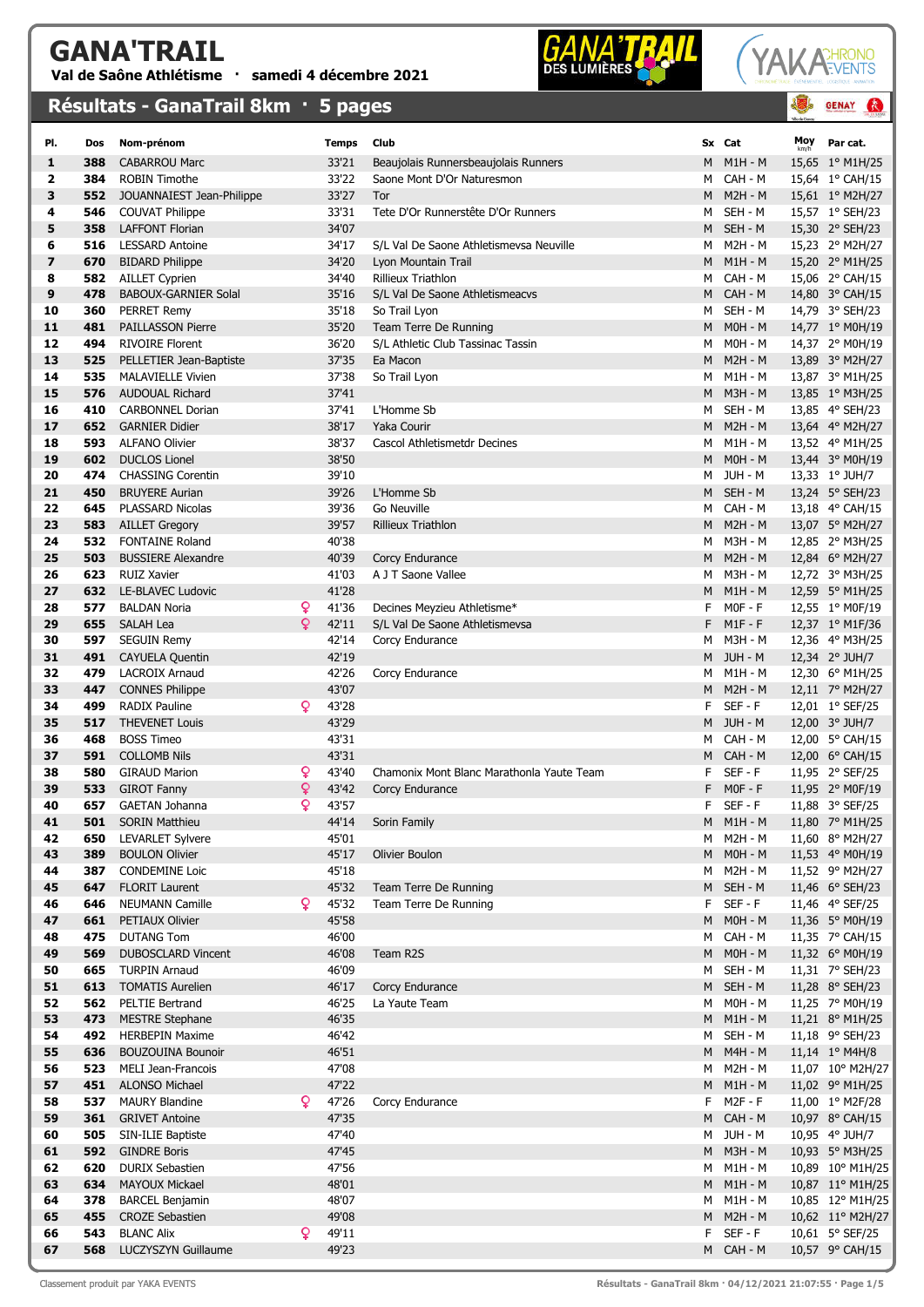| PI. | Dos | Nom-prénom                     |   | <b>Temps</b> | Club                                 |    | Sx Cat         | Moy<br>km/h | Par cat.                |
|-----|-----|--------------------------------|---|--------------|--------------------------------------|----|----------------|-------------|-------------------------|
| 68  | 573 | <b>LAFFORGUE Claire</b>        | Q | 49'41        | A J T Saone Vallee                   | F  | $SEF - F$      |             | 10,51 6° SEF/25         |
| 69  | 660 | POITEVIN Mathieu               |   | 49'46        |                                      | M  | $MOH - M$      |             | 10,49 8° M0H/19         |
| 70  | 551 | <b>ARMBRUSTER Pierre</b>       |   | 49'52        |                                      | м  | <b>M2H - M</b> |             | 10,47 12° M2H/27        |
| 71  | 542 | <b>RANALDI Camille</b>         | Q | 50'00        |                                      | F  | $SEF - F$      |             | 10,44 7° SEF/25         |
| 72  | 448 | <b>GOREV Serguei</b>           |   | 50'08        |                                      | м  | M1H - M        |             | 10,41 13° M1H/25        |
| 73  | 581 | <b>MARTIN Maelis</b>           | Q | 50'28        | S/L Val De Saone Athletisme          | F  | $EST - F$      |             | 10,34 1° ESF/9          |
| 74  | 498 | <b>GAUMER David</b>            |   | 50'28        |                                      | м  | M1H - M        |             | 10,34 14° M1H/25        |
| 75  | 641 | <b>ANTOINE Edith</b>           | Q | 50'31        | Dombes Running Evasion               | F  | $M3F - F$      |             | 10,33 1° M3F/18         |
| 76  | 648 | DARMON Benjamin                |   | 50'42        |                                      | м  | SEH - M        |             | 10,30 10° SEH/23        |
| 77  | 609 | <b>DECHER David</b>            |   | 50'44        |                                      | M  | <b>M2H - M</b> |             | 10,29 13° M2H/27        |
| 78  | 392 | MOREAU Jean                    |   | 50'49        | Co Saint Fonsco St-Fons              | м  | <b>M3H - M</b> |             | 10,27 6° M3H/25         |
| 79  | 566 | <b>VIGNE Aymeric</b>           |   | 51'00        |                                      | M  | $MOH - M$      |             | 10,24 9° M0H/19         |
| 80  | 506 | <b>ADELINE Christophe</b>      |   | 51'02        |                                      | м  | <b>M2H - M</b> |             | 10,23 14° M2H/27        |
| 81  | 512 | <b>CHOPARD Joel</b>            |   | 51'05        |                                      | M  | <b>M6H - M</b> |             | 10,22 1° M6H/6          |
| 82  | 536 | <b>BRANDON Emmanuelle</b>      | Q | 51'13        |                                      | F  | $M1F - F$      |             | 10,19 2° M1F/36         |
| 83  | 386 | <b>ALEPEE Beatrice</b>         | ¥ | 51'16        | S/L Val De Saone Athletismeacvs      | F. | $M2F - F$      |             | 10,18 2° M2F/28         |
| 84  | 564 | <b>CAILLAUD Chloe</b>          | Q | 51'41        |                                      | F. | $SEF - F$      |             | 10,10 8° SEF/25         |
| 85  | 399 | <b>AATTAR Siham</b>            | Q | 51'42        |                                      | F  | $MOF - F$      |             | 10,10 3° MOF/19         |
| 86  | 460 | <b>ROBINET Dominique</b>       |   | 51'54        |                                      | M  | <b>M2H - M</b> |             | 10,06 15° M2H/27        |
| 87  | 469 | <b>LANIER Robin</b>            |   | 52'14        |                                      | М  | CAH - M        |             | 9,99 10° CAH/15         |
| 88  | 549 | <b>DULAC Caroline</b>          | Q | 52'14        | Saone Mont D'Or Natureola Las Chicas | F  | $M3F - F$      | 9,99        | $2^{\circ}$ M3F/18      |
| 89  | 534 | <b>MORLET Fabien</b>           |   | 52'14        |                                      | M  | <b>M3H - M</b> |             | 9,99 7° M3H/25          |
| 90  | 560 | <b>BRIAND Loic</b>             |   | 52'20        |                                      | м  | SEH - M        |             | 9,97 11° SEH/23         |
| 91  | 548 | <b>ZAJICEK Pierre-Adeodat</b>  |   | 52'21        |                                      | M  | CAH - M        |             | 9,97 11° CAH/15         |
| 92  | 607 | <b>GANDON Thomas</b>           |   | 52'24        |                                      | м  | SEH - M        |             | 9,96 12° SEH/23         |
| 93  | 445 | <b>CONNES Chloe</b>            | Q | 52'30        | S/L Val De Saone Athletismevsa       | F  | $CAF - F$      |             | 9,94 1° CAF/2           |
| 94  | 629 | JARRET Christophe              |   | 52'40        |                                      | м  | M1H - M        |             | 9,91 15° M1H/25         |
| 95  | 504 | <b>RADIX Mathilde</b>          | Q | 52'40        |                                      | F  | $EST - F$      |             | 9,91 2° ESF/9           |
| 96  | 658 | <b>VIGUIER Marion</b>          | Q | 52'41        |                                      | F  | $MOF - F$      |             | 9,91 4° M0F/19          |
| 97  | 656 | PIGNARD Christophe             |   | 52'48        |                                      | M  | <b>M3H - M</b> | 9,89        | 8° M3H/25               |
| 98  | 446 | <b>CONNES Catherine</b>        | Q | 53'16        |                                      | F. | $M2F - F$      |             | 9,80 3° M2F/28          |
| 99  | 529 | <b>MARTIN Liliane</b>          | Q | 53'23        | Coecy Endurance                      | F  | $M4F - F$      |             | 9,78 1° M4F/10          |
| 100 | 531 | <b>CHAMPMARTIN Nicolas</b>     |   | 53'26        |                                      | м  | <b>M2H - M</b> | 9,77        | 16° M2H/27              |
| 101 | 521 | <b>GUINGOIS Marie</b>          | Q | 53'27        |                                      | F  | ESF-F          |             | 9,77 3° ESF/9           |
| 102 | 484 | <b>CROZE Corinne</b>           | Q | 53'28        |                                      | F  | $M3F - F$      |             | 9,76 $3^{\circ}$ M3F/18 |
| 103 | 631 | <b>GONON Veronique</b>         | Q | 53'32        |                                      | F  | $M3F - F$      |             | 9,75 4° M3F/18          |
| 104 | 644 | RIBEIRO-GARCIA Severine        | Q | 53'38        |                                      | F  | $M1F - F$      |             | 9,73 3° M1F/36          |
| 105 | 518 | <b>PASTRE Dominique</b>        |   | 53'44        | Dido                                 | M  | <b>M3H - M</b> |             | 9,71 9° M3H/25          |
| 106 | 519 | <b>PRIGNON Didier</b>          |   | 53'44        |                                      | M  | M3H - M        |             | 9,71 10° M3H/25         |
| 107 | 496 | <b>EL-KHAMASSI Sonia</b>       | ¥ | 54'13        | Corbas Runningcorbas Running         | F  | $M2F - F$      |             | 9,63 4° M2F/28          |
| 108 | 515 | AIMO-BOOT Laurine              | Q | 54'19        |                                      | F. | $EST - F$      |             | 9,61 4° ESF/9           |
| 109 | 649 | LEVARLET Lindsay               | Q | 54'23        |                                      |    | $F$ M1F-F      |             | 9,60 4° M1F/36          |
| 110 | 436 | AIMO-BOOT Eddy                 |   | 54'27        |                                      |    | M M1H-M        |             | 9,59 16° M1H/25         |
| 111 | 633 | GIL Aurelia                    | Q | 54'37        |                                      |    | $F$ M1F-F      |             | 9,56 5° M1F/36          |
| 112 | 547 | <b>INGRID Paviet</b>           | Q | 54'37        |                                      | F. | $M1F - F$      |             | 9,56 6° M1F/36          |
| 113 | 507 | <b>GARNIER Marie-Jeanne</b>    | Q | 54'48        |                                      | F. | $M2F - F$      |             | 9,53 5° M2F/28          |
| 114 | 639 | <b>JOLIVET Frederic</b>        |   | 55'02        |                                      | M  | M1H - M        |             | 9,49 17° M1H/25         |
| 115 | 612 | <b>POMMET Emeline</b>          | Q | 55'02        |                                      | F. | $MOF - F$      |             | 9,49 5° MOF/19          |
| 116 | 567 | XAYSANAVONGSA Somlith          |   | 55'03        |                                      | м  | $MOH - M$      |             | 9,48 10° M0H/19         |
| 117 | 664 | <b>TOURNAIRE Patrice</b>       |   | 55'07        | Courir Ensemblecourir Ensemble       | M  | <b>M6H - M</b> |             | 9,47 2° M6H/6           |
| 118 | 640 | <b>VIAROUGE Isabelle</b>       | Q | 55'07        | Courir Ensemblecourir Ensemble       | F. | $M4F - F$      |             | 9,47 2° M4F/10          |
| 119 | 579 | <b>DURAND Romain</b>           |   | 55'10        |                                      | М  | SEH - M        |             | 9,46 13° SEH/23         |
| 120 | 555 | COUILLOUD Bernard              |   | 55'14        |                                      | м  | <b>M6H - M</b> |             | 9,45 3° M6H/6           |
| 121 | 578 | <b>ORRIOLS Estelle</b>         | Q | 55'29        |                                      | F  | SEF-F          |             | 9,41 9° SEF/25          |
| 122 | 462 | <b>CAILLEUX Aurelie</b>        | Q | 55'29        | Semis Croustillants                  | F. | $MOF - F$      |             | 9,41 6° M0F/19          |
| 123 | 456 | <b>JACQUIN Audrey</b>          | Q | 55'41        |                                      | F. | SEF-F          |             | 9,37 10° SEF/25         |
| 124 | 367 | <b>BORGEY Maud</b>             | Q | 55'59        |                                      | F. | $M1F - F$      |             | 9,32 7° M1F/36          |
| 125 | 490 | <b>MAURIN Alexandre</b>        |   | 56'13        | Semis Croustillants                  | M  | $MOH - M$      |             | 9,29 11° M0H/19         |
| 126 | 362 | <b>RAUCH Xavier</b>            |   | 56'20        | <b>Team Coatex</b>                   | м  | <b>M3H - M</b> |             | 9,27 11° M3H/25         |
| 127 | 663 | <b>VIALETTE Annick</b>         | Q | 56'21        | Ajt Saône Vallée                     | F. | $M1F - F$      |             | 9,26 8° M1F/36          |
| 128 | 541 | <b>FALCON Pierre-Yves</b>      |   | 56'27        |                                      | м  | <b>M3H - M</b> |             | 9,25 12° M3H/25         |
| 129 | 486 | <b>AUDOUIN Philippe</b>        |   | 56'27        |                                      | M  | <b>M3H - M</b> |             | 9,25 13° M3H/25         |
| 130 | 606 | <b>CUMIN Caroline</b>          | Q | 56'35        |                                      | F. | $M1F - F$      |             | 9,23 9° M1F/36          |
| 131 | 467 | <b>MESSANA Rozenn</b>          | Q | 56'35        | The Band                             | F. | $MOF - F$      |             | 9,23 7° MOF/19          |
| 132 | 465 | <b>REGNIER Sebastien</b>       |   | 56'36        | The Band                             | M  | M2H - M        |             | 9,22 17° M2H/27         |
| 133 | 603 | <b>SAUVADET Christelle</b>     | Q | 56'37        |                                      |    | $F$ M1F-F      |             | 9,22 10° M1F/36         |
| 134 | 563 | <b>ROCHE Sebastien</b>         |   | 56'41        |                                      | м  | M1H - M        |             | 9,21 18° M1H/25         |
| 135 | 377 | <b>RIVERA Adeline</b>          | ¥ | 56'44        |                                      |    | $F$ M1F-F      |             | 9,20 11° M1F/36         |
| 136 | 461 | <b>FAVRE Marie-Charlotte</b>   | Q | 56'45        |                                      |    | $F$ M1F-F      |             | 9,20 12° M1F/36         |
| 137 | 574 | <b>CHANCLOUI Jean-Baptiste</b> |   | 56'46        | Team R2S                             | M  | <b>M3H - M</b> |             | 9,20 14° M3H/25         |
| 138 | 622 | <b>BROUSSE Veronique</b>       | Q | 56'46        | A J T Saone Vallee                   | F. | $M2F - F$      |             | 9,20 6° M2F/28          |
| 139 | 617 | <b>PRAT Alexandre</b>          |   | 56'46        | Los Couillus                         | M  | $M2H - M$      |             | 9,20 18° M2H/27         |
| 140 | 621 | D'AMATO Giuseppina             | Q | 56'46        | Fr Anse                              |    | F M4F-F        |             | 9,20 3° M4F/10          |

Classement produit par YAKA EVENTS **Résultation Classement produit par YAKA EVENTS Page 2/5**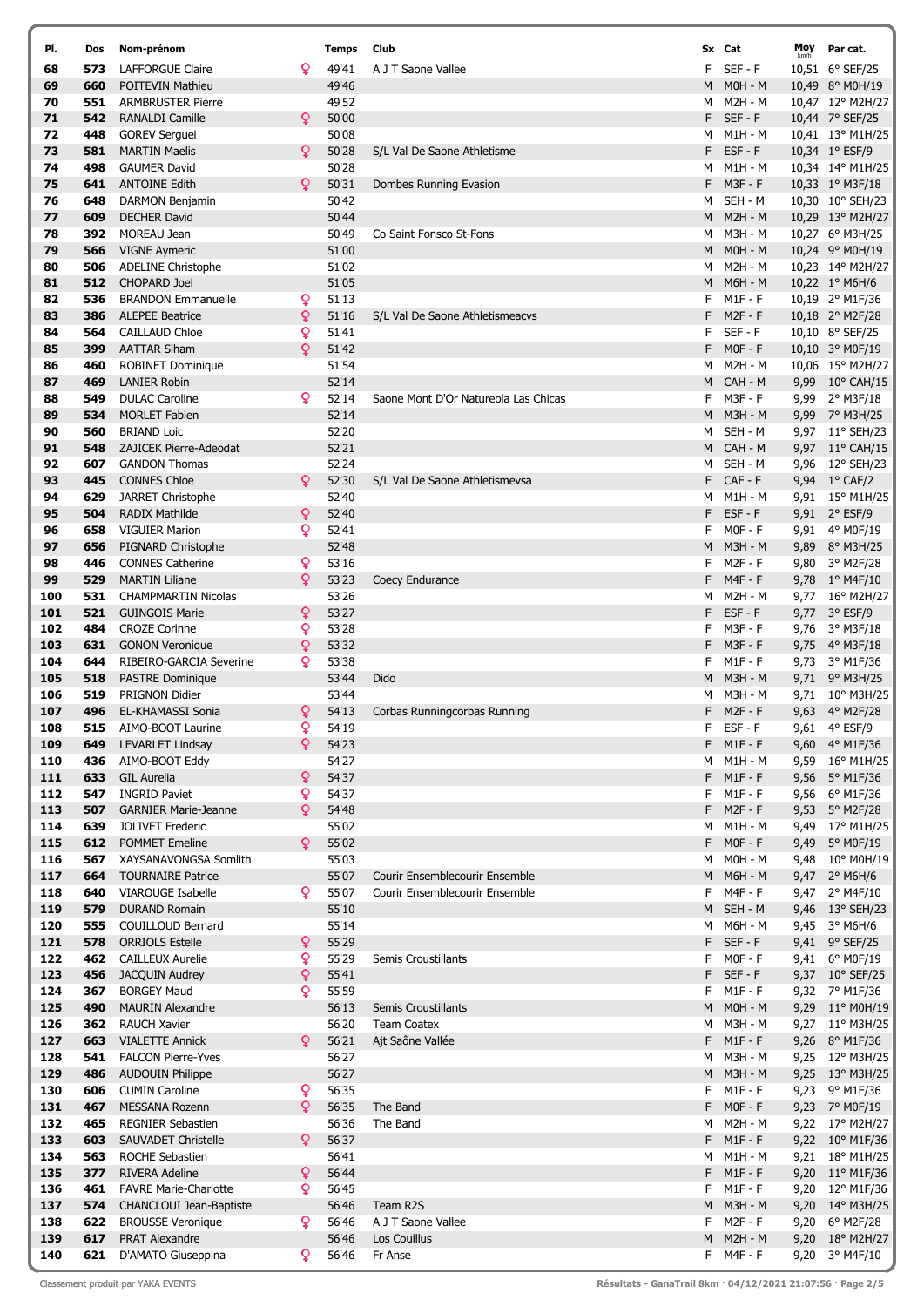| PI.        | Dos        | Nom-prénom                                        |        | <b>Temps</b>       | Club                                                      |         | Sx Cat                 | Moy  | Par cat.                           |
|------------|------------|---------------------------------------------------|--------|--------------------|-----------------------------------------------------------|---------|------------------------|------|------------------------------------|
| 141        | 363        | <b>LHERITIER Christophe</b>                       |        | 56'47              |                                                           | M       | <b>M2H - M</b>         | 9,19 | 19° M2H/27                         |
| 142        | 403        | LUQUET Alexandre                                  |        | 56'48              |                                                           | м       | SEH - M                |      | 9,19 14° SEH/23                    |
| 143        | 383        | <b>USUBELLI Mateo</b>                             |        | 57'01              |                                                           |         | M JUH - M              |      | 9,16 5° JUH/7                      |
| 144        | 459        | SIDO Herve                                        |        | 57'05              |                                                           | м       | M4H - M                |      | 9,14 2° M4H/8                      |
| 145        | 559        | <b>KERBRAT Shona</b>                              | Q      | 57'07              | Les Ker                                                   | F       | SEF-F                  |      | 9,14 11° SEF/25                    |
| 146        | 558        | <b>KERISIT Thomas</b>                             |        | 57'07              | Les Ker                                                   | м       | SEH - M                |      | 9,14 15° SEH/23                    |
| 147        | 471        | <b>BERTRAND Julien</b>                            |        | 57'15<br>57'16     |                                                           | М       | $M1H - M$              |      | 9,12 19° M1H/25                    |
| 148<br>149 | 553<br>554 | <b>CHABERT Emilie</b><br><b>BATTAGLINI Lionel</b> | Q      | 57'16              |                                                           | F<br>М  | $M1F - F$<br>M1H - M   |      | 9,12 13° M1F/36<br>9,12 20° M1H/25 |
| 150        | 570        | <b>MAGNE Enora</b>                                | Q      | 57'18              |                                                           | F       | JUF - F                |      | $9,11 \quad 1^{\circ}$ JUF/2       |
| 151        | 369        | <b>PRUD'HOMME Clement</b>                         |        | 57'19              |                                                           |         | M JUH-M                |      | 9,11 6° JUH/7                      |
| 152        | 584        | <b>CHAMPEY Beatrice</b>                           | Q      | 57'24              |                                                           | F       | $M2F - F$              |      | 9,09 7° M2F/28                     |
| 153        | 379        | <b>DUTREIVE Christelle</b>                        | ò      | 57'26              |                                                           | F.      | $M2F - F$              |      | 9,09 8° M2F/28                     |
| 154        | 485        | <b>AUDOUIN Angele</b>                             | Q      | 57'32              |                                                           | F       | JUF - F                |      | 9,07 2° JUF/2                      |
| 155        | 586        | GUYOT-DE-LA-POMMERAYE Benoit                      |        | 57'33              |                                                           | М       | CAH - M                |      | 9,07 12° CAH/15                    |
| 156        | 538        | <b>MUELA Celine</b>                               | Q      | 57'34              | Run Ans'Emble                                             | F       | $M2F - F$              |      | 9,07 9° M2F/28                     |
| 157        | 400        | <b>RAMSPECK Aude</b>                              | ¥      | 57'36              | <b>Team Lafont</b>                                        | F       | $M1F - F$              |      | 9,06 14° M1F/36                    |
| 158        | 571        | OU Wandy                                          | Q      | 57'40              | Run Ans'Emble                                             | F       | $M1F - F$              |      | 9,05 15° M1F/36                    |
| 159        | 539        | PILLOUD Alexandra                                 | Q      | 57'42              | Run Ans'Emble                                             | F       | $M1F - F$              |      | 9,05 16° M1F/36                    |
| 160        | 585        | LEREBOURG Virginie                                | Q      | 57'57              | Run'Ansemble                                              | F<br>F  | $MOF - F$<br>$M2F - F$ |      | 9,01 8° MOF/19                     |
| 161<br>162 | 526<br>561 | <b>GIROD Corinne</b><br><b>KRIER Marjorie</b>     | Q<br>¥ | 57'57<br>58'04     | Run Ans'Emble                                             | F       | $M1F - F$              |      | 9,01 10° M2F/28<br>8,99 17° M1F/36 |
| 163        | 601        | <b>BALDAN Marie-Anne</b>                          | Q      | 58'10              |                                                           | F       | $SEF - F$              |      | 8,97 12° SEF/25                    |
| 164        | 545        | <b>DELATY Manola</b>                              | Q      | 58'15              | Ola Las Chicas                                            | F       | $EST - F$              |      | 8,96 5° ESF/9                      |
| 165        | 599        | <b>CAILLET Florence</b>                           | Q      | 58'15              | Courir Ensembleola Las Chicas                             | F       | $M4F - F$              |      | 8,96 4° M4F/10                     |
| 166        | 643        | <b>GROSSMANN Ludivine</b>                         | Q      | 58'15              | Courir Ensemble                                           | F       | $M2F - F$              |      | 8,96 11° M2F/28                    |
| 167        | 630        | <b>SAEZ Amalia</b>                                | Q      | 58'16              | As Caluire Et Cuireola Las Chicas                         | F       | $M3F - F$              |      | 8,96 5° M3F/18                     |
| 168        | 500        | POULENARD Corentin                                |        | 58'22              |                                                           | М       | SEH - M                |      | 8,94 16° SEH/23                    |
| 169        | 511        | <b>BARRAL Nicolas</b>                             |        | 58'31              | Nicotsar                                                  | М       | <b>M3H - M</b>         |      | 8,92 15° M3H/25                    |
| 170        | 575        | <b>STAUB Helene</b>                               | Q      | 58'45              |                                                           | F       | $M1F - F$              |      | 8,89 18° M1F/36                    |
| 171<br>172 | 618<br>476 | <b>STARCK Lucille</b><br><b>CAVICHIOLI Mathis</b> | Q      | 59'00<br>59'07     |                                                           | F       | $EST - F$<br>JUH - M   |      | 8,85 6° ESF/9                      |
| 173        | 615        | <b>MEYNIER Shirine</b>                            | Q      | 59'10              | Meynishi                                                  | м<br>F  | CAF - F                |      | 8,83 7° JUH/7<br>8,82 2° CAF/2     |
| 174        | 616        | <b>MEYNIER Nicolas</b>                            |        | 59'10              | Meynishi                                                  | м       | M2H - M                |      | 8,82 20° M2H/27                    |
| 175        | 556        | <b>SUSLEC Margot</b>                              | ò      | 59'14              |                                                           |         | F SEF-F                |      | 8,81 13° SEF/25                    |
| 176        | 654        | <b>THILLET Anais</b>                              | ò      | 59'18              |                                                           | F.      | SEF-F                  |      | 8,80 14° SEF/25                    |
| 177        | 653        | <b>HELOU Anne</b>                                 | ¥      | 59'24              | S/L Val De Saone Athletisme                               | F       | $M2F - F$              |      | 8,79 12° M2F/28                    |
| 178        | 627        | <b>MANSSART Ligia</b>                             | Q      | 59'25              |                                                           | F       | $M2F - F$              |      | 8,79 13° M2F/28                    |
| 179        | 628        | <b>BIHAN Sebastien</b>                            |        | 59'26              |                                                           | M       | $MOH - M$              |      | 8,78 12° M0H/19                    |
| 180        | 550        | <b>CHAVERNOZ Stephanie</b>                        | Q      | 59'27              | Ola Las Chicas                                            | F       | M2F - F<br>$ESF - F$   |      | 8,78 14° M2F/28                    |
| 181<br>182 | 513<br>619 | <b>CHASTELAND Fanny</b><br><b>STARCK Muriel</b>   | Q<br>¥ | 59'38<br>59'48     |                                                           | F.<br>F | M4F - F                |      | 8,75 7° ESF/9<br>8,73 5° M4F/10    |
| 183        | 408        | <b>ESCOFFIER Anne</b>                             | ò      | 59'51              | <b>Team Coatex</b>                                        | F       | $M1F - F$              |      | 8,72 19° M1F/36                    |
| 184        | 463        | <b>BERTRAND Elise</b>                             | ¥      | 1h00'06            |                                                           | F.      | $M1F - F$              |      | 8,69 20° M1F/36                    |
| 185        | 483        | <b>BLONDEAU Laetitia</b>                          | Q      | 1h00'06            |                                                           | F.      | $M1F - F$              |      | 8,69 21° M1F/36                    |
| 186        | 638        | <b>MOLARD Fabien</b>                              |        | 1h00'08            |                                                           | м       | ESH - M                |      | 8,68 1° ESH/1                      |
| 187        | 637        | <b>MOLARD Luc</b>                                 |        | 1h00'08            |                                                           | М       | <b>M3H - M</b>         |      | 8,68 16° M3H/25                    |
| 188        | 497        | ROCHE Tiphaine                                    | Q      | 1h00'10            |                                                           | F       | $M1F - F$              |      | 8,68 22° M1F/36                    |
| 189        | 589        | <b>MOLINIER Sophie</b>                            | ¥      | 1h00'10            |                                                           | F       | M3F-F                  |      | 8,68 6° M3F/18                     |
| 190        | 530        | <b>MUSKOVAC Caroline</b>                          | Q      | 1h00'18            |                                                           | F       | $M1F - F$<br>$MOF - F$ |      | 8,66 23° M1F/36                    |
| 191<br>192 | 659<br>449 | <b>LEPRAT Claire</b><br>COMTE Lea                 | Q<br>Q | 1h00'30<br>1h00'34 |                                                           | F<br>F  | $MOF - F$              |      | 8,63 9° MOF/19<br>8,62 10° M0F/19  |
| 193        | 374        | <b>JEGO Mathilde</b>                              | Q      | 1h00'38            |                                                           | F.      | $SEF - F$              |      | 8,61 15° SEF/25                    |
| 194        | 371        | <b>AVILA William</b>                              |        | 1h00'38            |                                                           | м       | SEH - M                |      | 8,61 17° SEH/23                    |
| 195        | 385        | <b>KADIRI Yoness</b>                              |        | 1h00'39            |                                                           |         | M SEH-M                |      | 8,61 18° SEH/23                    |
| 196        | 470        | <b>FRANCOIS Anne-Marie</b>                        |        | $9 \t1h00'41$      | Lyon Sport Metropole Jogging Aventurelyon Sport Métropole | F       | M5F - F                |      | 8,60 1° M5F/5                      |
| 197        | 373        | <b>RONCIN Hugo</b>                                |        | 1h01'03            |                                                           |         | M SEH-M                |      | 8,55 19° SEH/23                    |
| 198        | 370        | <b>LE-BORGNE Marc</b>                             |        | 1h01'04            |                                                           |         | M M4H-M                |      | 8,55 3° M4H/8                      |
| 199        | 524        | <b>BEUDET Marine</b>                              |        |                    | $\frac{6}{2}$ 1h01'11 Go Neuville                         |         | $F$ M2F - $F$          |      | 8,53 15° M2F/28                    |
| 200        | 608        | <b>METIVIER David</b>                             |        | 1h01'18<br>1h01'20 | Los Couillus                                              | М       | M3H - M                |      | 8,52 17° M3H/25                    |
| 201<br>202 | 407<br>540 | <b>SERVAN Raphael</b><br>PAILLET Diane            |        |                    | 9 1h02'00 Famille Paillet                                 | F.      | M M2H-M<br>$M1F - F$   |      | 8,51 21° M2H/27<br>8,42 24° M1F/36 |
| 203        | 557        | <b>MOISSONNIER Quentin</b>                        |        | 1h02'01 Gwott      |                                                           |         | M SEH-M                |      | 8,42 20° SEH/23                    |
| 204        | 493        | <b>HOULE Elise</b>                                | Q      | 1h02'02 Elise      |                                                           | F       | $SEF - F$              |      | 8,41 16° SEF/25                    |
| 205        | 662        | <b>SABATE Valerie</b>                             | ¥      |                    | 1h02'03 Go Neuville                                       |         | F M3F-F                |      | 8,41 7° M3F/18                     |
| 206        | 544        | <b>LHOPITAL Emilie</b>                            | Q      |                    | 1h02'04 Go Neuville                                       |         | $F$ M1F-F              |      | 8,41 25° M1F/36                    |
| 207        | 380        | <b>BARCEL Stephanie</b>                           | Q.     | 1h02'05            |                                                           | F       | $MOF - F$              |      | 8,41 11° MOF/19                    |
| 208        | 393        | <b>AGBIGBI Carine</b>                             | Q      | 1h02'09            |                                                           | F       | $M1F - F$              |      | 8,40 26° M1F/36                    |
| 209        | 355        | <b>BREVET Julia</b>                               | Q      | 1h02'35            |                                                           | F       | $EST - F$              |      | 8,34 8° ESF/9                      |
| 210<br>211 | 354<br>390 | <b>BREVET Frederic</b><br><b>FERRET Maryne</b>    | Q      | 1h02'36<br>1h02'38 |                                                           | F.      | M M5H - M<br>$MOF - F$ |      | 8,34 1° M5H/7<br>8,33 12° MOF/19   |
| 212        | 391        | <b>COMTE Alban</b>                                |        | 1h02'39            |                                                           | м       | M0H - M                |      | 8,33 13° M0H/19                    |
| 213        | 351        | <b>GIBERT Frank</b>                               |        |                    | 1h02'39 Team Triumph                                      |         | M M5H - M              |      | 8,33 2° M5H/7                      |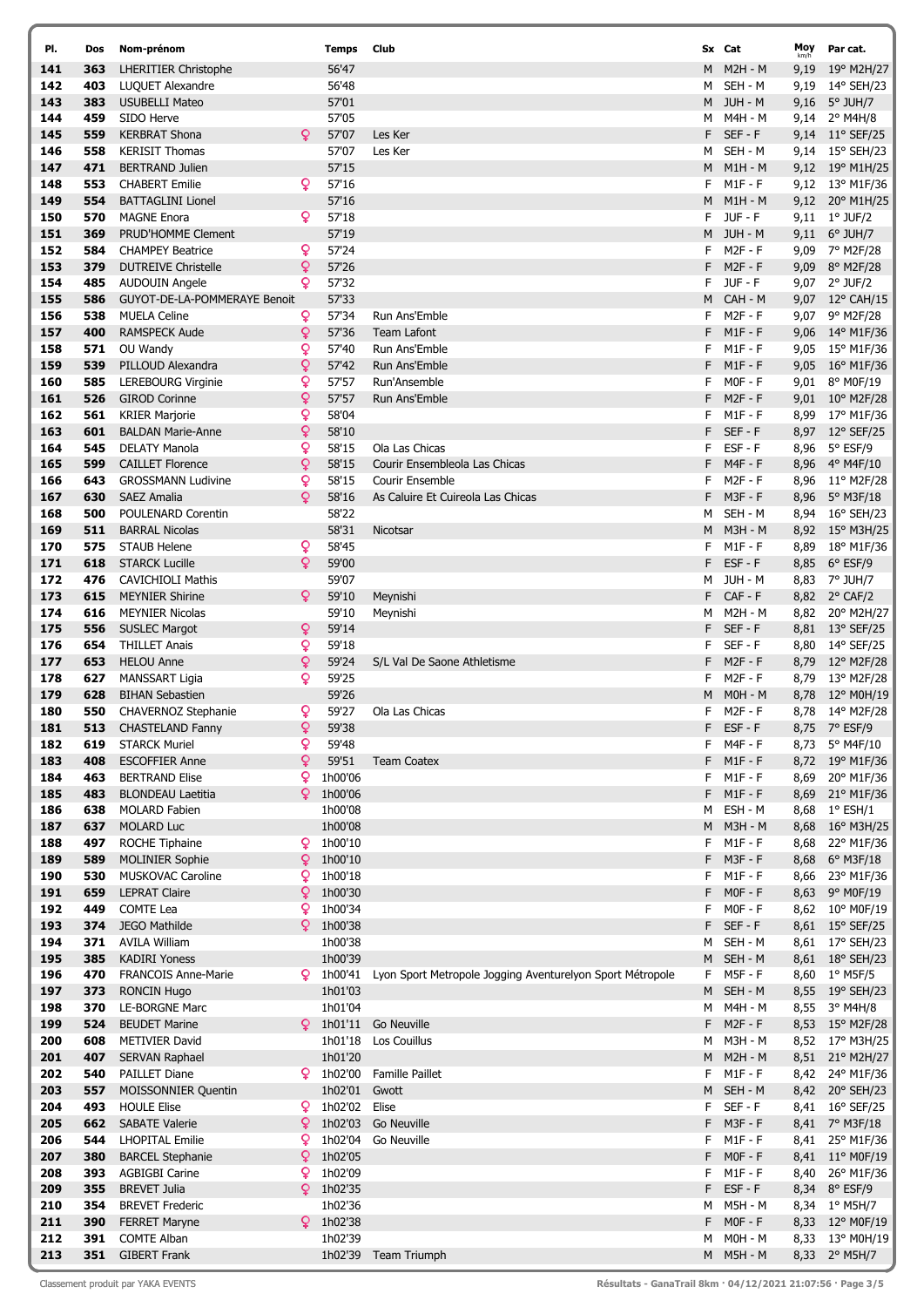| PI.        | Dos        | Nom-prénom                                          |        | <b>Temps</b>       | Club                                                                            |        | Sx Cat                      | Moy<br>km/h | Par cat.                                  |
|------------|------------|-----------------------------------------------------|--------|--------------------|---------------------------------------------------------------------------------|--------|-----------------------------|-------------|-------------------------------------------|
| 214        | 668        | LE-BERRE Violaine                                   |        |                    | 1h02'55 Les Gazelles De Compet"                                                 |        | $M2F - F$                   | 8,30        | 16° M2F/28                                |
| 215        | 395        | <b>COLIN Maxence</b>                                |        | 1h03'32            |                                                                                 | M      | CAH - M                     |             | 8,22 13° CAH/15                           |
| 216        | 522        | <b>BOISSE Sabine</b>                                | ¥      | 1h03'33            | Train In Lyon                                                                   | F      | <b>M5F - F</b>              |             | 8,21 2° M5F/5                             |
| 217        | 376        | <b>RONDEAU Alix</b>                                 | ¥      | 1h03'33            |                                                                                 | F      | $SEF - F$                   |             | 8,21 17° SEF/25                           |
| 218        | 594        | <b>SEILER Marie</b>                                 | Q      | 1h03'34            |                                                                                 | F      | <b>M2F - F</b>              |             | 8,21 17° M2F/28                           |
| 219<br>220 | 375<br>626 | <b>GAUTHIER Clementine</b><br><b>DENIS Sakina</b>   | Q<br>Q | 1h03'35<br>1h03'36 |                                                                                 | F<br>F | $SEF - F$<br>$M1F - F$      |             | 8,21 18° SEF/25<br>8,21 27° M1F/36        |
| 221        | 366        | <b>VALETTE Nathalie</b>                             | ò      | 1h04'14            |                                                                                 | F      | $M3F - F$                   |             | 8,13 8° M3F/18                            |
| 222        | 600        | <b>DELATY Catherine</b>                             | Q      | 1h04'27            | Ola Las Chicas                                                                  | F      | M4F - F                     |             | 8,10 6° M4F/10                            |
| 223        | 409        | <b>GACON Veronique</b>                              | Q      | 1h04'36            |                                                                                 | F      | $M2F - F$                   |             | 8,08 18° M2F/28                           |
| 224        | 405        | <b>LAURENT Sandra</b>                               | Q      | 1h04'38            |                                                                                 | F      | $M2F - F$                   |             | 8,08 19° M2F/28                           |
| 225        | 669        | <b>GENIN Marjory</b>                                | ¥      |                    | 1h04'42 Les Gazelles De Compet""                                                | F      | $MOF - F$                   |             | 8,07 13° M0F/19                           |
| 226        | 457        | <b>PARIS Evelyne</b>                                | Q      | 1h04'54            |                                                                                 | F      | <b>M5F - F</b>              | 8,04        | 3° M5F/5                                  |
| 227        | 458        | <b>PARIS Yves</b>                                   |        | 1h04'55            |                                                                                 | M      | M6H - M                     |             | 8,04 4° M6H/6                             |
| 228        | 413        | ROBAKOWSKI Cedric                                   |        | 1h05'02            | Ral Boxe Lons                                                                   | M      | M2H - M                     |             | 8,03 22° M2H/27                           |
| 229        | 651<br>642 | <b>COTTE Celine</b>                                 | Q.     | 1h05'13<br>1h05'13 |                                                                                 | F      | $M2F - F$                   |             | 8,00 20° M2F/28                           |
| 230<br>231 | 590        | <b>CHEVALIER Christelle</b><br><b>PARIS Coralie</b> | Q<br>Q | 1h05'13            |                                                                                 | F<br>F | <b>M2F - F</b><br>$M2F - F$ |             | 8,00 21° M2F/28<br>8,00 22° M2F/28        |
| 232        | 422        | <b>MARTIN Malgorzata</b>                            | Q      |                    | 1h05'14 S/L As Villefontaineeverest En Sable                                    | F      | M3F - F                     |             | 8,00 9° M3F/18                            |
| 233        | 565        | <b>VIRISSEL Cassandra</b>                           | Q      |                    | 1h05'14 Everest En Sable                                                        | F      | $SEF - F$                   |             | 8,00 19° SEF/25                           |
| 234        | 572        | <b>POTTIER Alexis</b>                               |        |                    | 1h05'15 Everest En Sable                                                        | М      | $MOH - M$                   |             | 8,00 14° M0H/19                           |
| 235        | 418        | <b>CARIOU Carine</b>                                |        |                    | 9 1h05'15 Everest En Sable                                                      | F      | $M3F - F$                   |             | 8,00 10° M3F/18                           |
| 236        | 443        | VIDIRI Luca                                         |        |                    | 1h05'15 Everest En Sable                                                        | м      | CAH - M                     |             | 8,00 14° CAH/15                           |
| 237        | 426        | <b>TROTTET Isabelle</b>                             | Q      |                    | 1h05'15 Everest En Sable                                                        | F      | $M3F - F$                   |             | 8,00 11° M3F/18                           |
| 238        | 453        | <b>ROUQUIER Cyril</b>                               |        |                    | 1h05'15 Everest En Sable                                                        | M      | M1H - M                     |             | 8,00 21° M1H/25                           |
| 239        | 423        | <b>SURGEY Michel</b>                                |        | 1h05'15            | Everest En Sable                                                                | M      | M6H - M                     | 8,00        | $5^\circ$ M6H/6                           |
| 240<br>241 | 433<br>614 | <b>MALIGE Seb</b><br><b>FERRIA Yohan</b>            |        | 1h05'15            | 1h05'15 Everest En Sable<br>Everest En Sable                                    | м<br>M | CAH - M<br>SEH - M          |             | 8,00 15° CAH/15<br>8,00 21° SEH/23        |
| 242        | 429        | <b>HUSTACHE Daniel</b>                              |        |                    | 1h05'16 Running Club Bourgoin-Jallieueverest En Sable                           | м      | SEH - M                     |             | 8,00 22° SEH/23                           |
| 243        | 427        | <b>REYNAUD Geraldine</b>                            | ¥      | 1h05'16            | Everest En Sable                                                                | F      | $M1F - F$                   | 8,00        | 28° M1F/36                                |
| 244        | 452        | <b>BOUNIF Latifa</b>                                | Q      |                    | 1h05'16 Everest En Sable                                                        | F      | <b>M2F - F</b>              |             | 8,00 23° M2F/28                           |
| 245        | 439        | <b>VIRISSEL Christophe</b>                          |        | 1h05'16            | Saone Mont D'Or Natureeverest En Sable                                          | M      | <b>M3H - M</b>              | 8,00        | $18^{\circ}$ M3H/25                       |
| 246        | 441        | <b>ARGOUD Celine</b>                                | Q      |                    | 1h05'16 Everest En Sable                                                        | F      | <b>M3F - F</b>              | 8,00        | 12° M3F/18                                |
| 247        | 416        | <b>BERILLON Laurent</b>                             |        | 1h05'16            | As Ibm Lyoneverest En Sable                                                     | M      | M4H - M                     | 8,00        | 4° M4H/8                                  |
| 248        | 424        | <b>TRINTY Sandrine</b>                              | Q.     |                    | 1h05'16 Everest En Sable                                                        | F      | $M1F - F$                   |             | 8,00 29° M1F/36                           |
| 249        | 442        | <b>GARDIN Anael</b>                                 | Q      | 1h05'16            | Everest En Sable                                                                | F      | $MOF - F$                   |             | 8,00 14° M0F/19                           |
| 250<br>251 | 421<br>430 | <b>MARTIN Yanis</b>                                 | Q.     |                    | 1h05'17 Everest En Sable<br>1h05'17 Everest En Sable                            | М<br>F | M3H - M<br>$M5F - F$        |             | 8,00 19° M3H/25<br>4° M5F/5               |
| 252        | 425        | <b>JANIN Guylaine</b><br><b>TRINTY Regis</b>        |        | 1h05'17            | Everest En Sable                                                                | M      | M1H - M                     | 8,00        | 8,00 22° M1H/25                           |
| 253        | 419        | <b>GRAND-CLEMENT Pierre</b>                         |        |                    | 1h05'17 As Ibm Lyoneverest En Sable                                             | M      | <b>M3H - M</b>              |             | 8,00 20° M3H/25                           |
| 254        | 444        | <b>GARDIN Mathieu</b>                               |        |                    | 1h05'17 Everest En Sable                                                        | м      | M1H - M                     |             | 8,00 23° M1H/25                           |
| 255        | 415        | <b>BACON Graziella</b>                              | Q      |                    | 1h05'18 Everest En Sable                                                        | F      | M3F - F                     |             | 7,99 13° M3F/18                           |
| 256        | 428        | <b>VELLA Maryline</b>                               | Q      | 1h05'18            | Everest En Sable                                                                | F      | $M2F - F$                   |             | 7,99 24° M2F/28                           |
| 257        | 666        | <b>FLORIMOND Brice</b>                              |        | 1h05'18            |                                                                                 | M      | M3H - M                     |             | 7,99 21° M3H/25                           |
| 258        | 527        | JACUZZI Joana                                       |        | $9 \t1h05'18$      | <b>Trail Entre Elles</b>                                                        | F      | $MOF - F$                   |             | 7,99 15° M0F/19                           |
| 259<br>260 | 528<br>509 | PROUX Jean-Francois<br><b>BERTEL Anne</b>           |        | $9 \t1h05'19$      | 1h05'19 As Ibm Lyoneverest En Sable<br>Ac Boulogne Billancourttrail Entre Elles | M<br>F | <b>M5H - M</b><br>$M3F - F$ |             | 7,99 3° M5H/7<br>7,99 14° M3F/18          |
| 261        | 440        | PEYRARD Sebastien                                   |        | 1h05'20            | Saone Mont D'Or Natureeverest En Sable                                          | M      | $M2H - M$                   |             | 7,99 23° M2H/27                           |
| 262        | 420        | <b>MALIGE Claude</b>                                |        |                    | 1h05'21 As Ibm Lyoneverest En Sable                                             | М      | M5H - M                     |             | 7,99 4° M5H/7                             |
| 263        | 417        | <b>BESSAC Patrick</b>                               |        |                    | 1h05'21 As Ibm Lyoneverest En Sable                                             | M      | <b>M5H - M</b>              |             | 7,99 5° M5H/7                             |
| 264        | 412        | <b>JANODY Andre</b>                                 |        |                    | 1h05'22 As Ibm Lyoneverest En Sable                                             | М      | <b>M5H - M</b>              |             | 7,99 6° M5H/7                             |
| 265        | 595        | VERISSIMO Cyril                                     |        |                    | 1h05'22 S/L E. Ceyrat A. Everest En Sable                                       | M      | <b>M4H - M</b>              | 7,99        | $5^{\circ}$ M4H/8                         |
| 266        | 411        | PORTRAT Valerie                                     |        |                    | <b>9</b> 1h05'27 Lyon Sport Metropole Jogging Aventure                          | F      | <b>M4F - F</b>              |             | 7,98 7° M4F/10                            |
| 267        | 624        | <b>SIRVENT Serge</b>                                |        | 1h05'38            |                                                                                 | M      | M4H - M                     |             | 7,95 6° M4H/8                             |
| 268        | 625        | SIRVENT Cherifa<br><b>DUSSERRE Sylvain</b>          | Q.     | 1h05'39            | 1h06'12 The Band                                                                | F      | <b>M4F - F</b>              |             | 7,95 8° M4F/10                            |
| 269<br>270 | 466<br>514 | <b>STEIN Anna</b>                                   | ¥      |                    | 1h06'12 The Band                                                                | M<br>F | <b>M2H - M</b><br>$M2F - F$ |             | 7,89 24° M2H/27<br>7,89 25° M2F/28        |
| 271        | 495        | ROUZEVAL Daphne                                     | Q.     | 1h07'12            |                                                                                 | F      | $M3F - F$                   |             | 7,77 15° M3F/18                           |
| 272        | 372        | <b>MERCIER Christian</b>                            |        | 1h07'14            |                                                                                 | М      | M6H - M                     |             | 7,76 6° M6H/6                             |
| 273        | 520        | LE-BOULANGER Marie                                  |        | $9$ 1h08'04        |                                                                                 | F      | $M1F - F$                   | 7,67        | 30° M1F/36                                |
| 274        | 434        | <b>PLESIAT Gilles</b>                               |        | 1h08'16            | Ral Boxe Lons                                                                   | М      | <b>M5H - M</b>              |             | 7,65 7° M5H/7                             |
| 275        | 404        | <b>ABADIE Camille</b>                               | Q.     | 1h08'27            | Lyon Sport Metropole Jogging Aventure                                           | F      | $MGF - F$                   |             | 7,63 $1^{\circ}$ M6F/2                    |
| 276        | 353        | PEREIRA-DA-SILVA Marisa                             | Q      | 1h09'21            |                                                                                 | F.     | $SEF - F$                   |             | 7,53 20° SEF/25                           |
| 277        | 356        | <b>COBAUD Isabelle</b>                              | Q      | 1h09'21            |                                                                                 | F      | $M1F - F$                   |             | 7,53 31° M1F/36                           |
| 278<br>279 | 352<br>598 | <b>LASSERYE Sonia</b><br>PEYRAT Marie-Agnes         | Q<br>Q | 1h09'22<br>1h10'00 |                                                                                 | F<br>F | $M1F - F$<br>$M5F - F$      |             | 7,53 32° M1F/36<br>7,46 $5^{\circ}$ M5F/5 |
| 280        | 394        | <b>COLIN Muriel</b>                                 | Q      | 1h10'09            |                                                                                 | F      | $M3F - F$                   |             | 7,44 16° M3F/18                           |
| 281        | 396        | COLIN Jean-Luc                                      |        | 1h10'10            |                                                                                 | M      | <b>M4H - M</b>              |             | 7,44 7° M4H/8                             |
| 282        | 667        | RAVELEAU Stephanie                                  | Q.     | 1h10'48            |                                                                                 | F      | $M1F - F$                   |             | 7,37 33° M1F/36                           |
| 283        | 508        | <b>PERRIER Aurore</b>                               |        | $9$ 1h11'29        |                                                                                 | F      | $MOF - F$                   |             | 7,30 16° M0F/19                           |
| 284        | 382        | <b>BARROSO-PINTO Celine</b>                         | Q      | 1h11'36            |                                                                                 | F      | $M1F - F$                   | 7,29        | 34° M1F/36                                |
| 285        | 381        | BARROSO-PINTO Michael                               |        | 1h11'36            |                                                                                 | M      | $M1H - M$                   |             | 7,29 24° M1H/25                           |
| 286        | 477        | <b>QUAQUIN Magalie</b>                              |        | $9$ 1h11'36        |                                                                                 |        | $F$ M1F-F                   |             | 7,29 35° M1F/36                           |